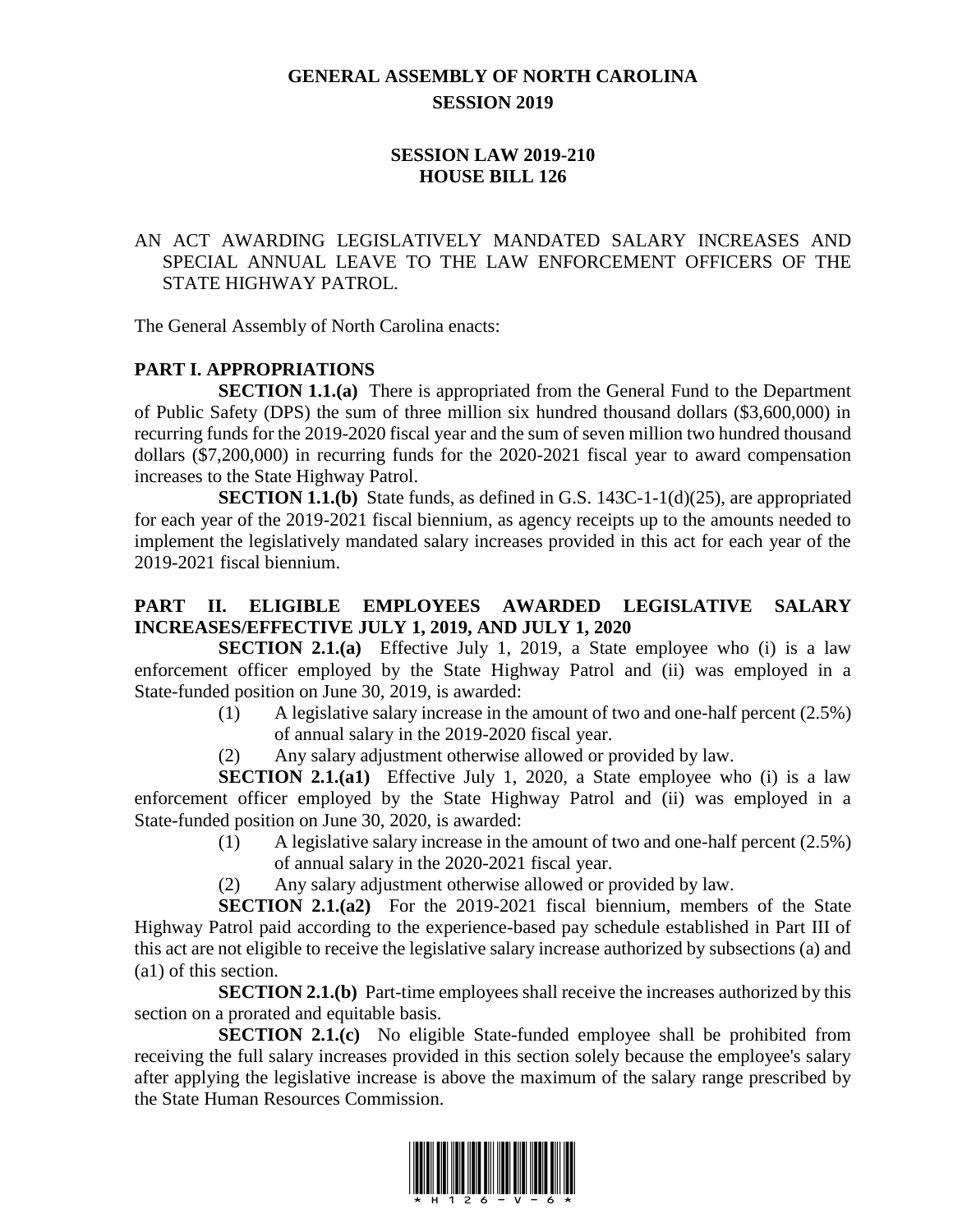**SECTION 2.2.** The legislative salary increases provided by this act in each year of the 2019-2021 fiscal biennium do not apply to persons separated from service due to resignation, dismissal, reduction in force, death, or retirement or whose last workday is prior to June 30, 2019, for the 2019-2020 fiscal year or June 30, 2020, for the 2020-2021 fiscal year. For the 2019-2021 fiscal biennium, payroll checks issued to employees after July 1, 2019, and July 1, 2020, respectively, that represent payment of services provided prior to July 1 of each year shall not be eligible for salary increases provided for in this act.

**SECTION 2.3.** Funds appropriated by this act may not be used to adjust the budgeted salaries of vacant positions, to provide salary increases in excess of those required by the General Assembly, or to increase the budgeted salary of filled positions to the minimum of the position's respective salary range unless otherwise specifically provided by law.

**SECTION 2.4.** Any funds appropriated for legislatively mandated salary increases in excess of the amounts required to implement the increases authorized by this act shall be credited to the Pay Plan Reserve established within the General Fund by G.S. 143C-4-9.

**SECTION 2.5.** No later than May 1, 2020, for the 2019-2020 fiscal year, and subsequently May 1, 2021, for the 2020-2021 fiscal year, the Office of State Budget and Management shall report to the Joint Legislative Commission on Governmental Operations and the Fiscal Research Division on the expenditure of funds under this act. This report shall include at least the following information:

- (1) The total amount of funds that the Department received for legislatively mandated salary increases.
- (2) The total amount of funds used by the Department for legislative increases.
- (3) The amount of funds credited to the Pay Plan Reserve.

# **PART III. LAW ENFORCEMENT EXPERIENCE-BASED PAY**

**SECTION 3.1.** In order to maintain an experience-based pay structure progression, the entry-level annual salary of members of the State Highway Patrol is set in the amount of forty-five thousand one hundred dollars (\$45,100) for the 2019-2020 fiscal year and forty-six thousand two hundred twenty-eight dollars (\$46,228) for the 2020-2021 fiscal year.

# **PART IV. PAY PLAN RESERVE**

**SECTION 4.1.** G.S. 143C-4-9(a) reads as rewritten:

"(a) Creation. – The Pay Plan Reserve is established within the General Fund. The General Assembly shall appropriate in the Current Operations Appropriations Act (Act) or other appropriations act a specific amount to this reserve for allocation, on an as-needed basis only, to fund statutory and scheduled pay expenses authorized by:

- (1) G.S. 20-187.3.G.S. 20-187.3, for troopers of the State Highway Patrol compensated pursuant to an experience-based salary schedule.
- (2) G.S. 7A-102.
- (3) G.S. 7A-171.1.
- (4) Teacher Salary Schedule, as enacted by the General Assembly.
- (5) Pay Plans for Principals and Assistant Principals, as enacted by the General Assembly."

# **PART V. SPECIAL ANNUAL LEAVE**

**SECTION 5.1.** Special Annual Leave. – Any person who is (i) a law enforcement officer employed by the State Highway Patrol on July 1, 2019, and (ii) eligible to earn annual leave shall have a one-time additional five days of annual leave credited on July 1, 2019.

The additional leave granted in this section shall be accounted for separately in the same manner as the leave provided by Section 35.26 of S.L. 2018-5 and shall remain available during the length of the employee's employment, notwithstanding any other limitation on the